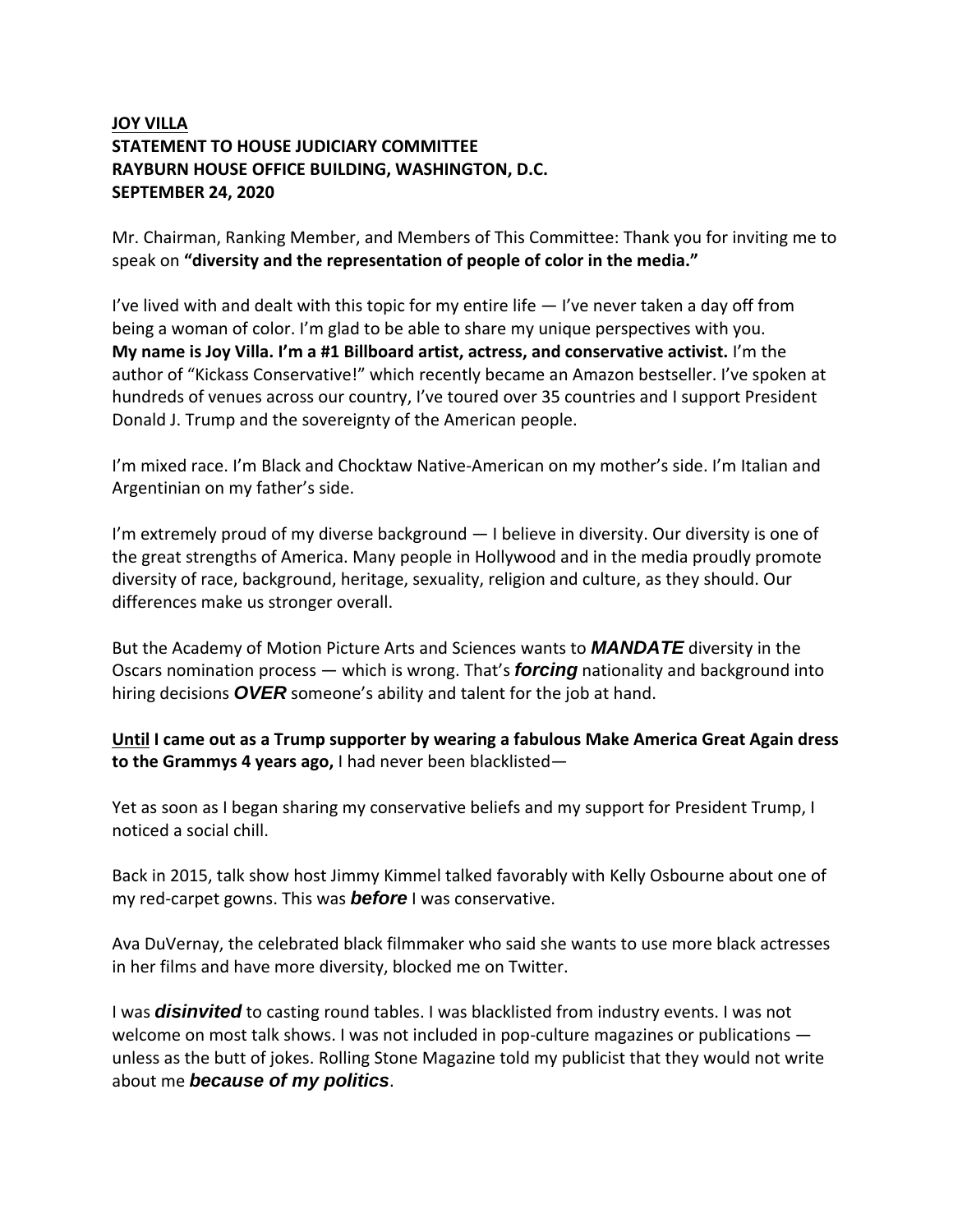**One casting director called me "that Trump bitch". I've been called a race traitor, an Uncle Tom, Aunt Jemima, house nigger, slave, been told to go back to Africa, told to straighten my nappy hair, puta negra, that I should be deported, and even worse I've had threats against my life and my family's lives.** 

These remarks come only from the so-called "tolerant left" who preach that they want diversity.

*Yes,* I was "cancelled."

To be clear, this didn't happen because I'm Black. Or because I'm Latina. Or because I'm a woman.

## **It happened because I'm openly POLITICALLY CONSERVATIVE.**

I'm going to be blunt: what happened to me is *discrimination against my political*  **beliefs.** They don't like pro-Trumpers. "pro-America." "pro-life." or "pro-God." And many people in Hollywood and the media want to *shut down, keep out — and crush* this type of diversity because it makes them uncomfortable.

They're taking that discomfort and actively, openly **discriminating against people in the workplace.**

I would like to be hired for a role because I'm the best person for the job. *NOT* because my color or gender checks a mandated box. *NO*. That's tokenism. *I and other professionals in entertainment and media should be hired for our abilities, not our melanin.*

**We want to feed our families. We want to pay our bills and thrive in the profession we love. We want equal protection.**

Yes, we need racial and ethnic diversity and representation matters. But "diversity" is *not only* about color, gender, or how able-bodied someone is or isn't. That reduces people to their physicality, to the bodies they were born into — **something they didn't have a choice about. But each of us is exquisitely more than that.**

There's *an active cancelling* of diverse voices going on right now. It's dangerous. It's destructive.

It's grounded in emotion and in fear — not facts.

*So what can Congress do about "cancel culture" in the entertainment and media worlds —* and the backlash against those who lean a certain way politically?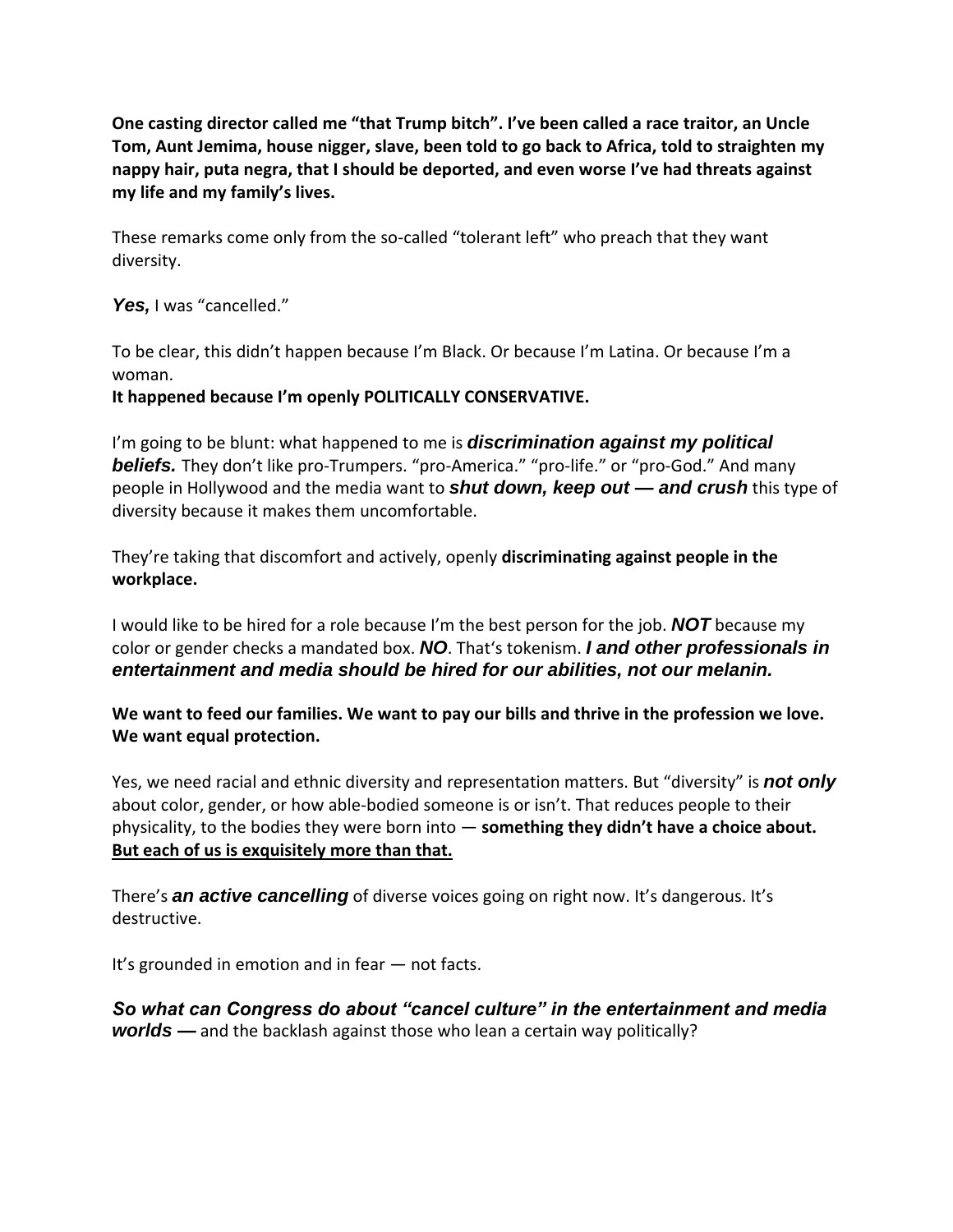**We need to stop the discrimination against political affiliation**. **Just as we have protected classes in our country under federal law — for race, color, national origin, religion, sex, age, and disability — It's time to include political affiliations.**

Congress has an opportunity to be a watchdog and to set the tone. Employers in Hollywood and the larger entertainment field should not discriminate based on political leanings.

We need fair and equal hiring practices, just as we do with other protected classes. A person's political beliefs have *nothing to do with* how they're going to be able to sing, or act, or perform.

I'm an American, first and foremost. I'm proud of our country, and I want to see it thrive. I want to protect it for future generations as well.

Our speech is protected by the First Amendment. *It should be protected from discrimination in hiring practices, too.*

Let me add that Hollywood is basically a monopoly right now. There are six major studios and **none, to my knowledge, are committed to diversity of thought in terms of** *welcoming conservatives with open arms.* "The Big Six" are comprised of motion picture conglomerates 20th Century Fox, Paramount Pictures, Warner Bros., Universal Pictures, Columbia Pictures, and Walt Disney Studios — and they account for over 83 percent of the [North American market share,](https://www.statista.com/statistics/187261/combined-market-share-of-major-film-studios-in-north-america/) bringing in billions of dollars in revenue each year, according to Statista.

They all are the setting the tone, and that tone doesn't sing the song of diversity.

I implore congress to act now by expanding the civil rights act of 1964 to include Political Affiliation as a protected class.

Media companies that *agree in writing not to discriminate based on political leanings could be offered certain advantages, such as tax breaks.*

This is about protecting not just Conservatives — *it's about protecting all Americans,* no matter who they are, where they live, or what kind of work they do. *And no matter how loud, or quiet, their voices are*.

*We are one country with many voices. And each of us deserves a fighting chance to succeed!*

The 1st amendment gives us the freedom of association. I strongly believe that that includes the right to freely associate with the political party of one's choosing.